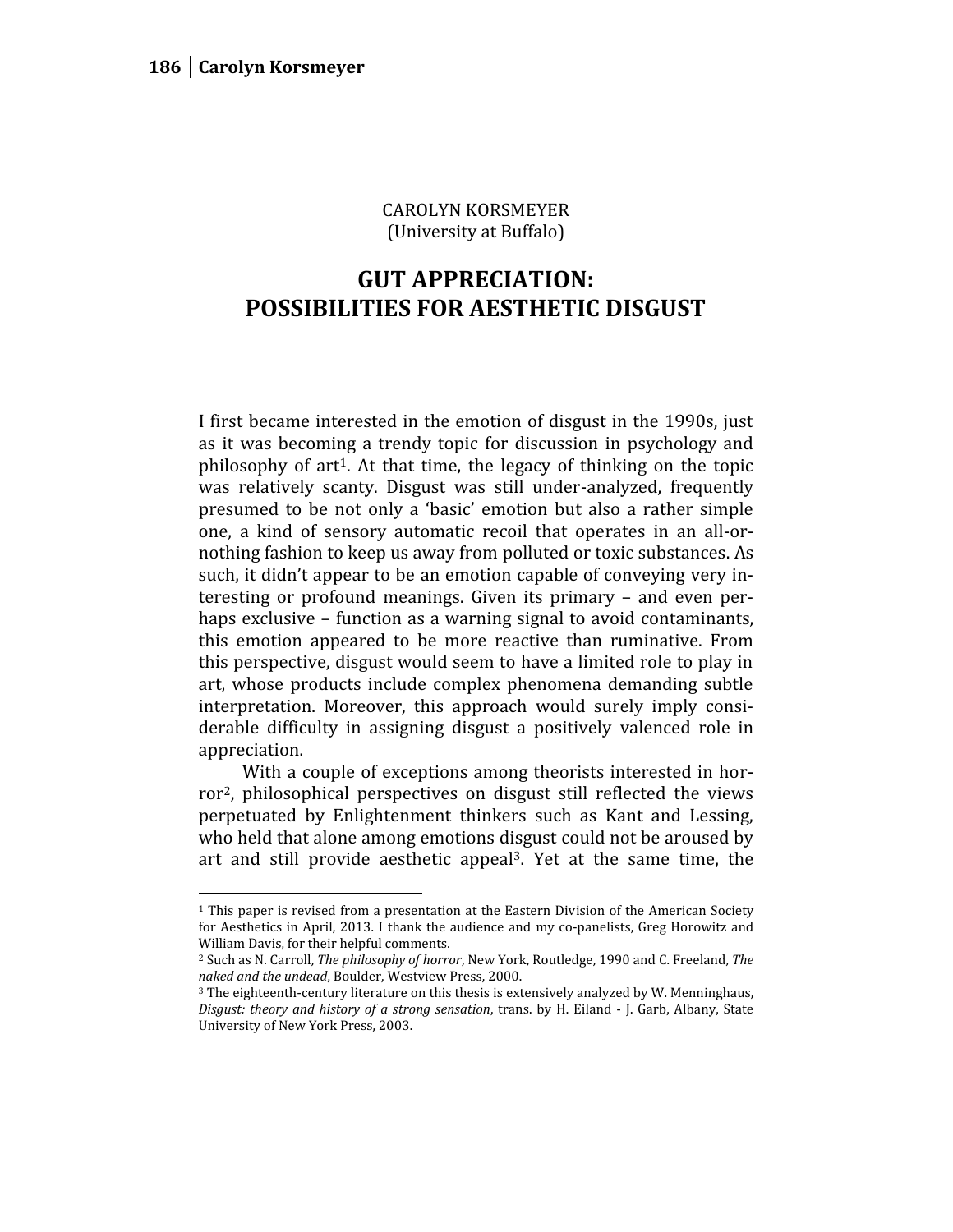worlds of art and entertainment were exploiting this emotion with unprecedented verve – depicting and arousing disgust with all the devices available to their mediums. Artworks have always deployed disgust with images and descriptions of mutilations, rot, bodily wastes, and gore in the course of propelling plots or enhancing depictions, often to convey a sense of mortality, human frailty, or sin. Moreover, much art of the last decades includes many works that appear to be aimed at the arousal of disgust as the primary purpose or end of a creative work<sup>4</sup>. The social and cultural meaning of this latter phenomenon is worthy of a study of its own, though I shall not address it here. Rather, I want to investigate a particular aspect of the sort of aesthetic satisfaction that disgust can deliver when it is aroused by works of art.

Disgust no longer stands at the sidelines of research investigating human emotions. Among artists, philosophers, psychologists, and neurobiologists, interest in disgust has burgeoned markedly in the last two decades, and theorists from all of these fields have provided insights about the nature of this emotion in and out of the worlds of art. Most markedly, especially among philosophers and others who write in the humanities, disgust no longer appears to be a simple emotion at all. Indeed, its affective tone and the meanings it can convey are recognized to be varied and complex. The satisfactions that disgust delivers when deftly deployed in art attain a valence that can be hard to analyze. In particular, whether or not disgust aroused by art can itself be a zone of pleasure, enjoyment, or positive response remains an issue that continues to be under debate. It is this latter aspect of the disgusting that I shall investigate in this essay.

In the book *Savoring disgust* (2011) I sought to understand how an emotion characterized by strong and unpleasant physiological revulsion could function as an aesthetic emotion, by which I meant a mode of apprehension and appreciation of certain kinds of art. Here is a working definition of aesthetic disgust: «The arousal of disgust in an audience, a spectator, or a reader, under circumstances where that emotion both apprehends artistic properties and constitutes a com-

<sup>4</sup> C. Talon-Hugon, *Goȗt et dégoȗt: l'art peut-il tout montrer?*, Nîmes, Éditions Jacqueline Chambon, 2003.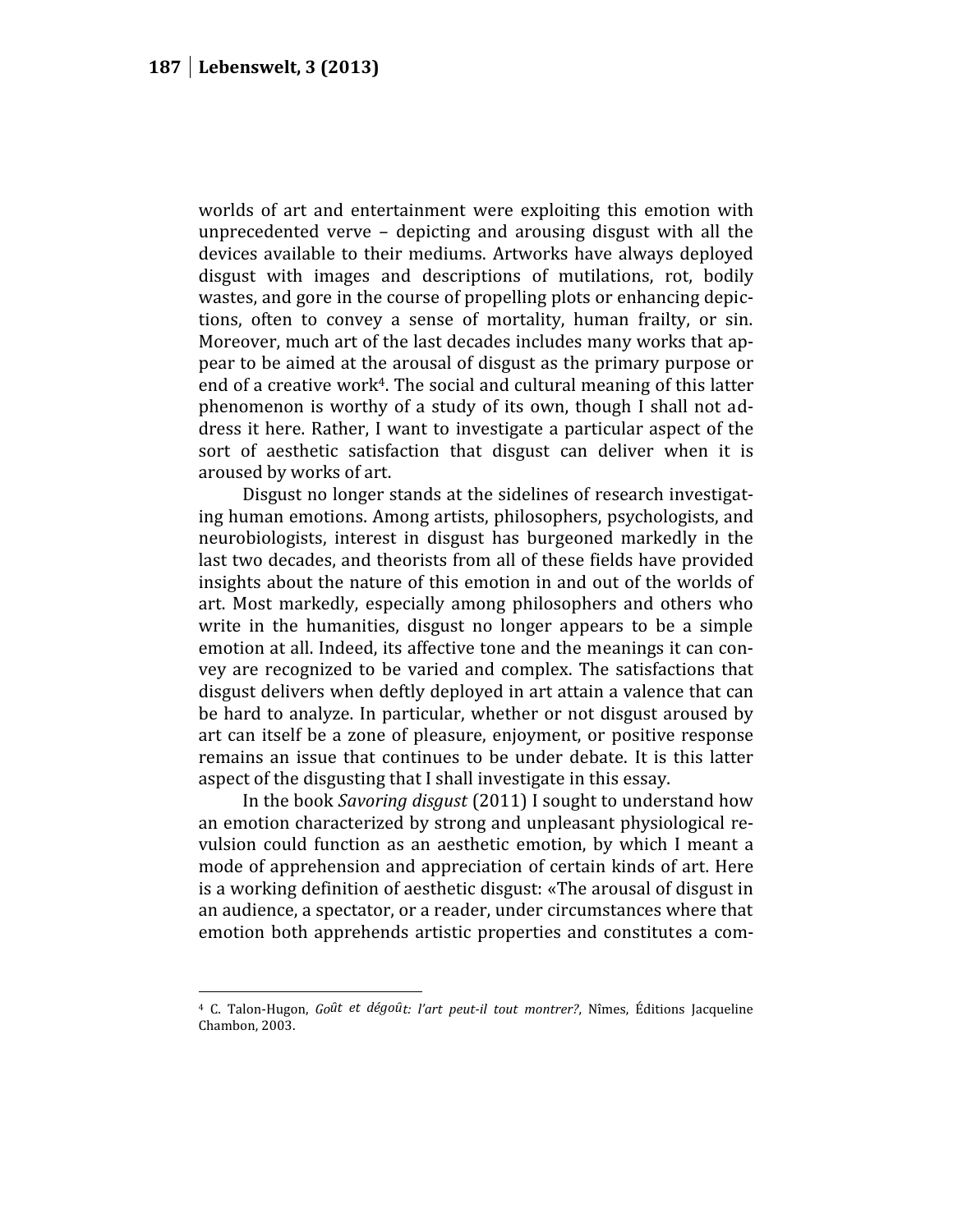ponent of appreciation»<sup>5</sup>. Arousal of emotion in an appreciative mode could describe any emotion aesthetically employed, of course. Thrillers and horror narratives deliberately arouse fear and anxiety; stories with social import may evoke indignation, resentment, or sympathy. Images and texts prompt one to feel sorrow, affection, surprise, and amusement, and of course there are many works that play with the emotions and responses that mark erotic affects and effects. In short, the actual arousal – in addition to the depiction or portrayal – of emotions is pervasive in virtually all art forms. However, the deliberate arousal of disgust as a mode of appreciation raises especially vivid puzzles because of this emotion's strongly aversive character. And despite the undeniable presence of disgust both depicted and aroused by compelling works of art, its aesthetic appeal remains puzzling. As one scientific researcher remarked two decades ago: «It would be difficult to generate approach tendencies toward an object that elicits disgust»<sup>6</sup>. And yet art compels attention and invites just such an approach tendency. A more recent comment from a philosopher reasserts a contemporary version of the older caution: «Art must attract the senses; it cannot repel them» <sup>7</sup>. Evidently, the deployment of disgust in works of art continues to invite investigation.

Disgust is a physically uncomfortable emotion, arousing disagreeable visceral sensations ranging from skin-crawling queasiness to outright nausea. Its objects are not noble, as might be those of other taxing emotions such as fear or anger. The intentional objects of disgust are lowly, base, stinking, slimy, and contaminating, and they include bodily waste products, decaying organic matter, gore and mutilation, corpses, and vermin. All of these elements may be found in art, and they often offend and revolt audiences. Sometimes when such matters are the subject-matter of art, the audience is also amused, curious, or sympathetic. That is, the presence of disgusting content does not entail a wholesale disgust-reaction on the part of a viewer or reader, and sometimes disgust is erased by representational features that amuse or interest. As Aristotle remarked more than

<sup>5</sup> C. Korsmeyer, *Savoring disgust: the foul and the fair in aesthetics*, New York, Oxford Univer sity Press, 2011, p. 88.

<sup>6</sup> R.J. Davidson, *Complexities in the search for emotion-specific physiology*, in P. Ekman - R.J. Davidson (eds.), *The nature of emotion*, New York, Oxford University Press, 1994, p. 239.

<sup>7</sup> C. McGinn, *The meaning of disgust*, New York, Oxford University Press, 2011, p. 200.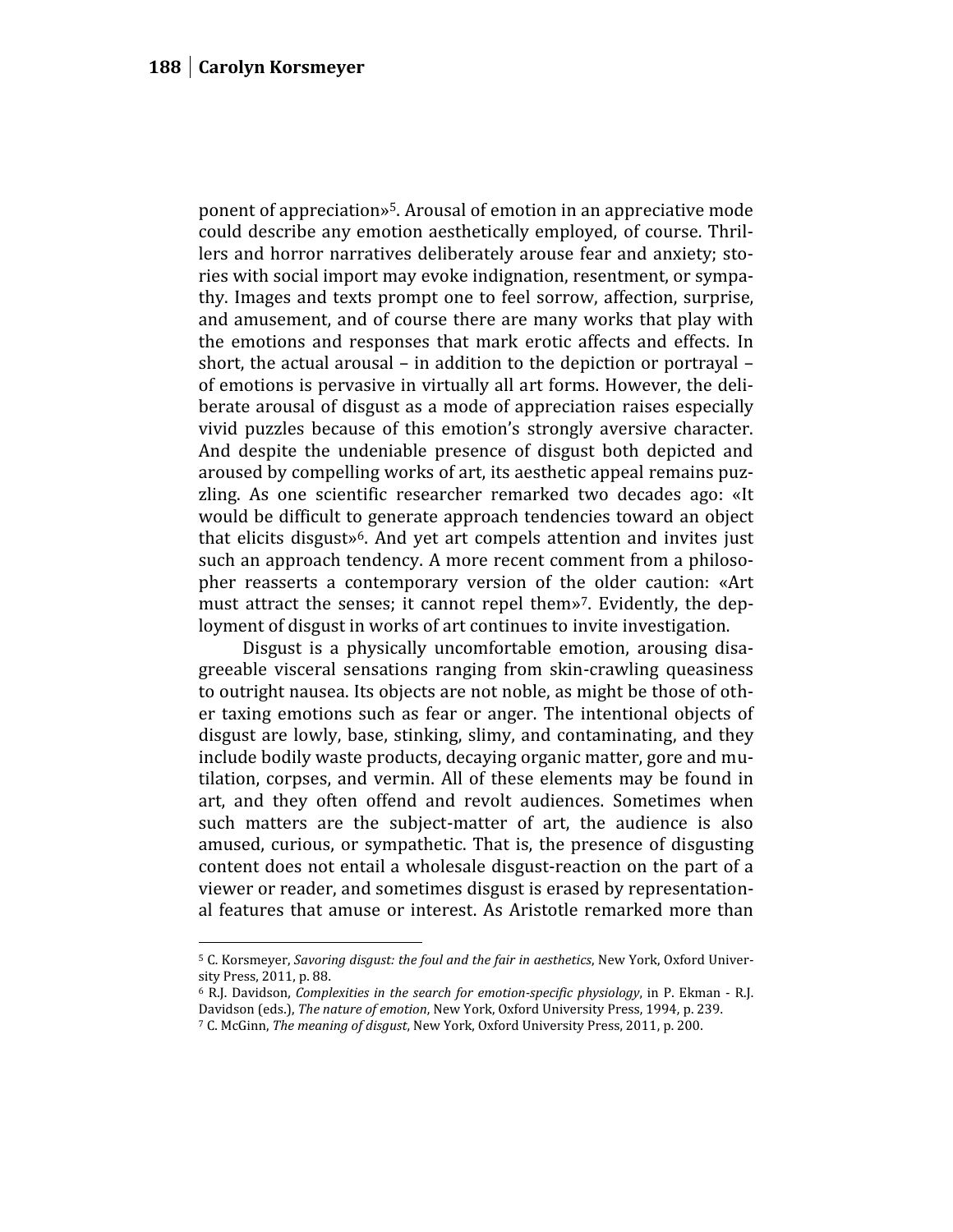two millennia ago, even a rotting corpse, if deftly rendered in mimetic form, may become an object of pleasurable learning.

The tough problem arises when the viewer or reader not only recognizes the disgusting character of depicted objects and events, but is also really disgusted. That is, when the emotion is actually aroused in the course of apprehending the work. As such, disgust can play at least two roles. In some cases, one simply rejects a work and deems it too nasty for appreciation. This verdictive reaction marks an aesthetic judgment of sorts, but disgust is not functioning appreciatively in this case; therefore, I would not label this response a case of aesthetic disgust. However, there is a more significant role the emotion can play when it is evoked, namely, when it is aroused as part of full understanding and appreciation of a work. In these cases, disgust certainly counts among the responses that Bernard Bosanquet characterizes as involving «difficult» artistic qualities, those that require the «capacity to endure and enjoy feeling at high tension» <sup>8</sup>. There are lots of uncomfortable, high-tension emotions, fear, dread, and sorrow among them. But one might question whether the capacity to endure disgust is worth the outcome. What can disgust offer us to induce our willing participation? Given the endemic negativity and aversiveness of this emotion, we may well ask: how can the reaction of disgust remain intact – that is to say, with no change in the identity of the emotion – and still be part of a positive aesthetic experience?

Many schools of thought analyze 'positive' aesthetic responses as brands of pleasure, a theoretical approach underwritten by the founding philosophies of aesthetics in the European Enlightenment<sup>9</sup>. I am suspicious about the usefulness of the language of pleasure to diagnose aesthetic disgust, and I side with those thinkers who argue that satisfaction from art is far more complex than hedonic terminology is able to capture<sup>10</sup>. At the same time, I do not believe that disgust always utterly repels when it is aroused by works of art. Often it does,

<sup>8</sup> B. Bosanquet, *Three lectures on aesthetic*, New York, Bobbs-Merrill, 1963, p. 48.

<sup>9</sup> Some current psychological research uses the more neutral term 'valence', but valence itself is parsed in terms of pleasantness and unpleasantness. See, e.g. A. Kron et al, *How are you feeling? Revisiting the quantification of emotional qualia*, «Psychological Science» 20 (2013), 10, pp. 1-9.

<sup>10</sup> E.g. J. Levinson, *The pleasures of aesthetics*, Ithaca, Cornell University Press, 1996, pp. 18- 20.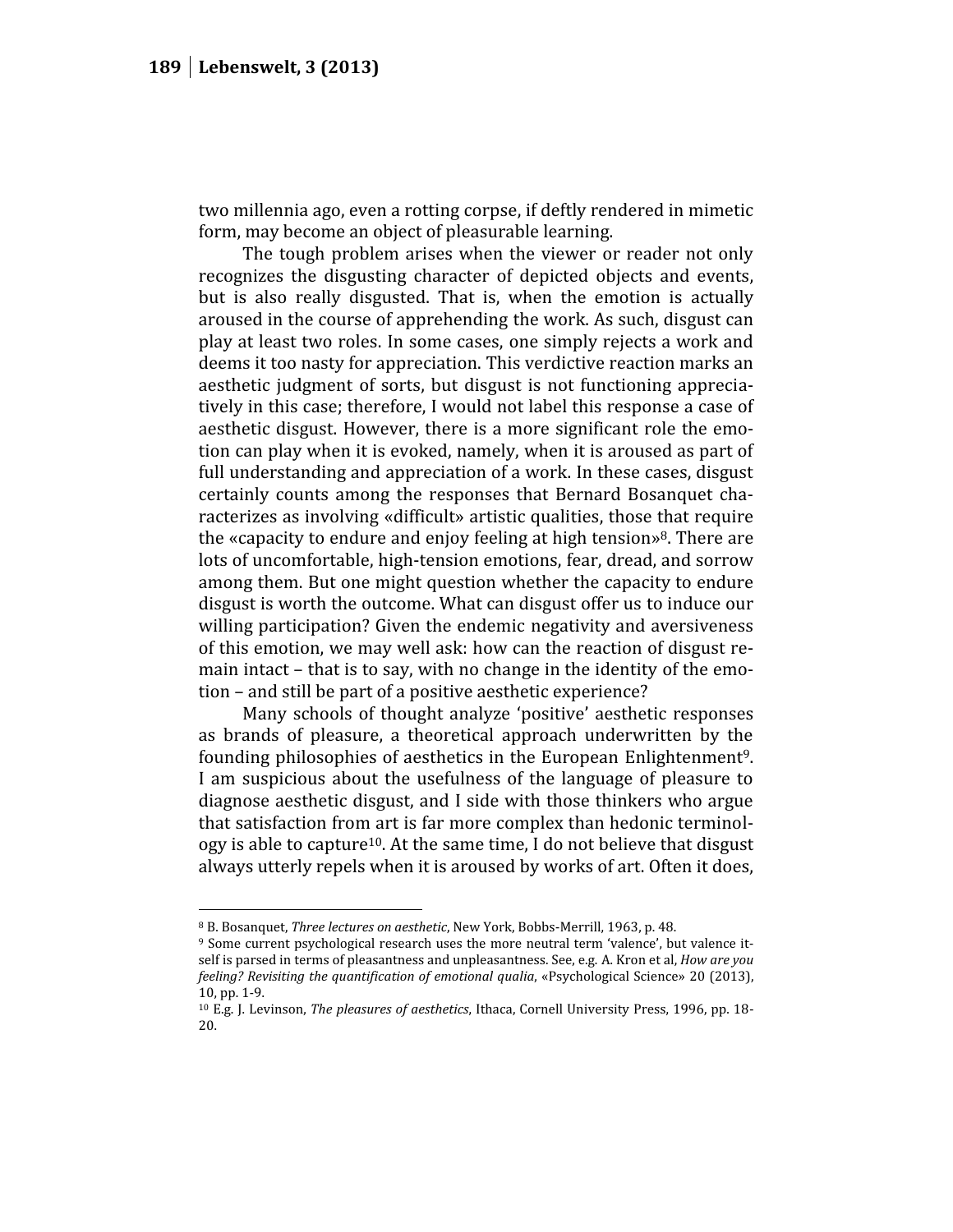of course; disgust does not operate the same way in every case, and there are many works that arouse disgust to convey a point so painful that 'enjoying' the disgust response would be wrongheaded and perverse. But is this always the case? Are there no artistic examples that arouse disgust in a way that is actually relished, even enjoyed? The title term I selected for this essay – *Gut appreciation* – does not invoke pleasure but still connotes a type of attraction or appeal, suggesting the idea of 'savoring' the affect engendered by a work. The gustatory connotation is deliberate. Disgust is a highly sensory emotion, and one of the senses that it centrally engages is taste<sup>11</sup> (in certain languages 'disgusting' connotes the opposite of 'tasty'). Therefore, *prima facie* it appears to be impossible – or at least paradoxical – to savor something that disgusts. Nonetheless, within the worlds of art, I believe that, no matter how uncomfortable the experience, aesthetic disgust can rivet attention to the point where one actually may be said to savor the feeling.

To appreciate this possibility, we need to recognize that both disgusting content and affective responses come in many varieties. When we think of art that disgusts, the first examples that come to mind are probably the maggoty corpses in Damien Hirst's vitrines; or the stomach-turning murders, autopsies, mutilations and degradations that are often presented on television and in film. But I am equally interested in the more restrained and subtle disturbances that mark appreciation, such as the cringe occasioned by the blade beginning to cut skin from muscle in Titian's *Flaying of Marsyas* or Saturn's teeth tearing the tender flesh of his infant child in Rubens' rendition of that story. Disgusting objects present huge variety when they are rendered in complex works of art, including lengthy narrative works in which disgusting images and events occur intermittently or steadily throughout the development of plot. Relatedly, the feeling of disgust admits many degrees, and the extent to which one can

<sup>11</sup> See W.I. Miller, *The anatomy of disgust*, Cambridge, Harvard University Press, 1997. Oral incorporation of a revolting object is one of the paradigm images of disgust. Charles Darwin is an early thinker who analyzed the sense of taste as central to the arousal of disgust, though others select smell or touch. Also one of the early psychological studies of disgust asserts that «the main threat against which disgust is directed, is the oral incorporation of certain substances» (A. Angyal, *Disgust and related aversions*, «Journal of Abnormal and Social Psychology» 36 (1941), p. 394).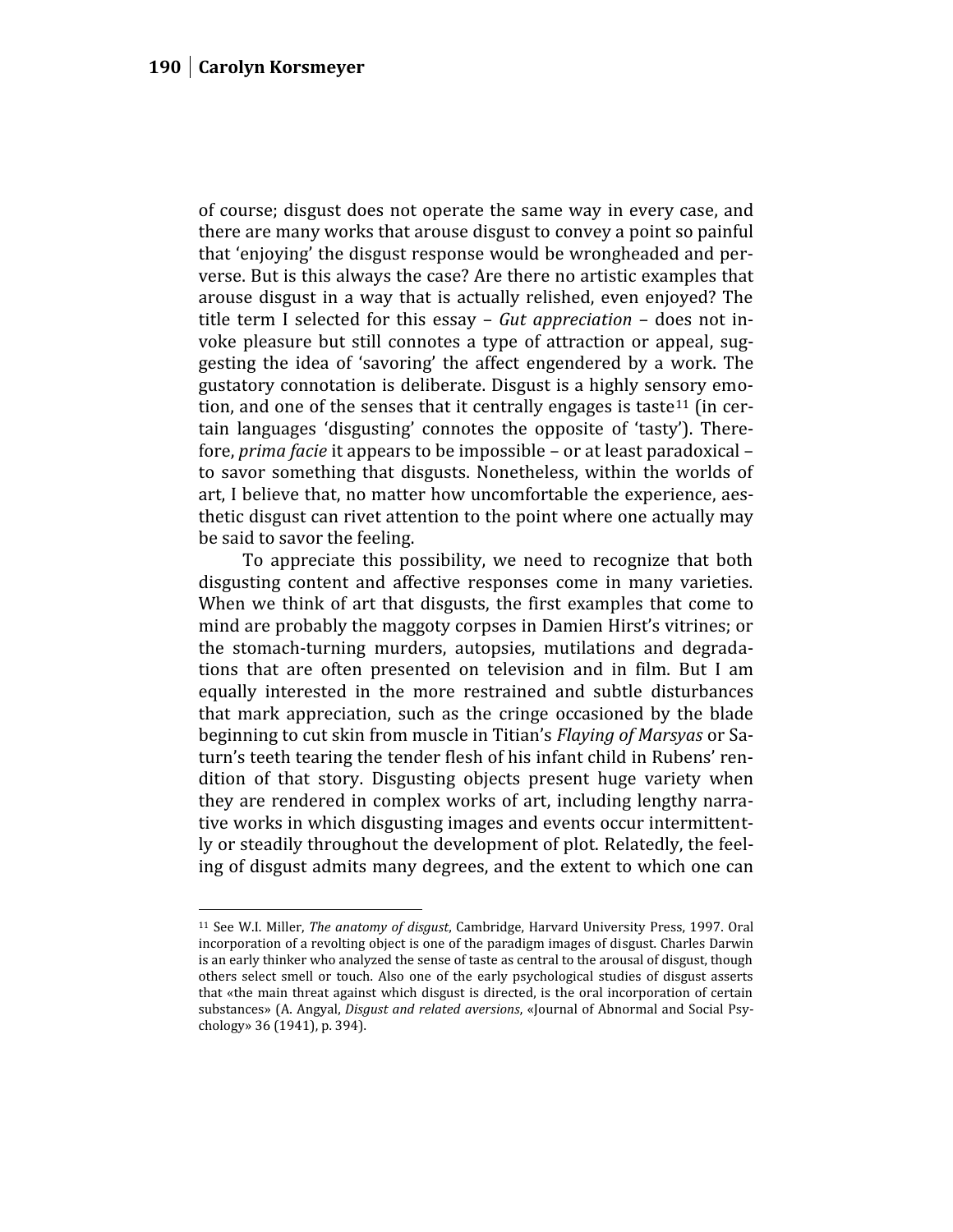reasonably 'savor' the experience varies, although I do not think that savoring is merely a function of intensity. Rather, in artistic contexts, it is more a matter of fit between the affect aroused in an audience and the meaning conveyed by a work. Sometimes that fit requires disgust to be aroused in such a painful way that the reader or viewer or audience shudders and turns away, as with war narratives or horror or sometimes tragedy. Other times, one may be invited to inhabit the feeling at greater length, as with comedy. Still other times the deft depiction of a disgusting object is admired, either at the same time that disgust is aroused or as a constituent of the affective response. In those cases, one may gaze protractedly at an image or read lines over and over, savoring the repulsion they arouse.

Further complication is provided by the fact that emotions very rarely appear singly but usually come packaged with other states: fear, tension, anxiety, excitement, dread, sorrow, surprise, amusement. The possibilities are multiple, and the combinations often make singling out the valence of disgust by itself indeterminate. With many of these combinations, disgust certainly remains entirely aversive, just as it is supposed to be in so-called real life. But with some, disgust with all its discomforts can assume a more inviting form, an intriguingly paradoxical situation that is both an issue for contemporary art and culture and an entry into the lists of an ancient puzzle. Let us review that puzzle as a ground for examining the satisfactions of disgust in art.

## **1. Paradoxes of aversion**

With all the attention it has garnered in the last two decades, disgust now sits firmly in the company of the difficult emotions that are counted as aversions in real life and yet exert an appeal in works of art, contributing crucially to the way they deliver insights about cruelty, corporeal nature, mortality, life, death. As such, the task of investigating disgust involves a version of the ancient paradox of tragedy addressed by Aristotle in the *Poetics*: the phenomenon of a supposedly painful emotional event being valued and sought after as if it were pleasant. In order to avoid as much as possible the distracting implications of hedonic terminology (which tends to presume that pleasure is the common denominator that underlies all positive evaluative experiences), I offer the paradox in these terms: how can a feel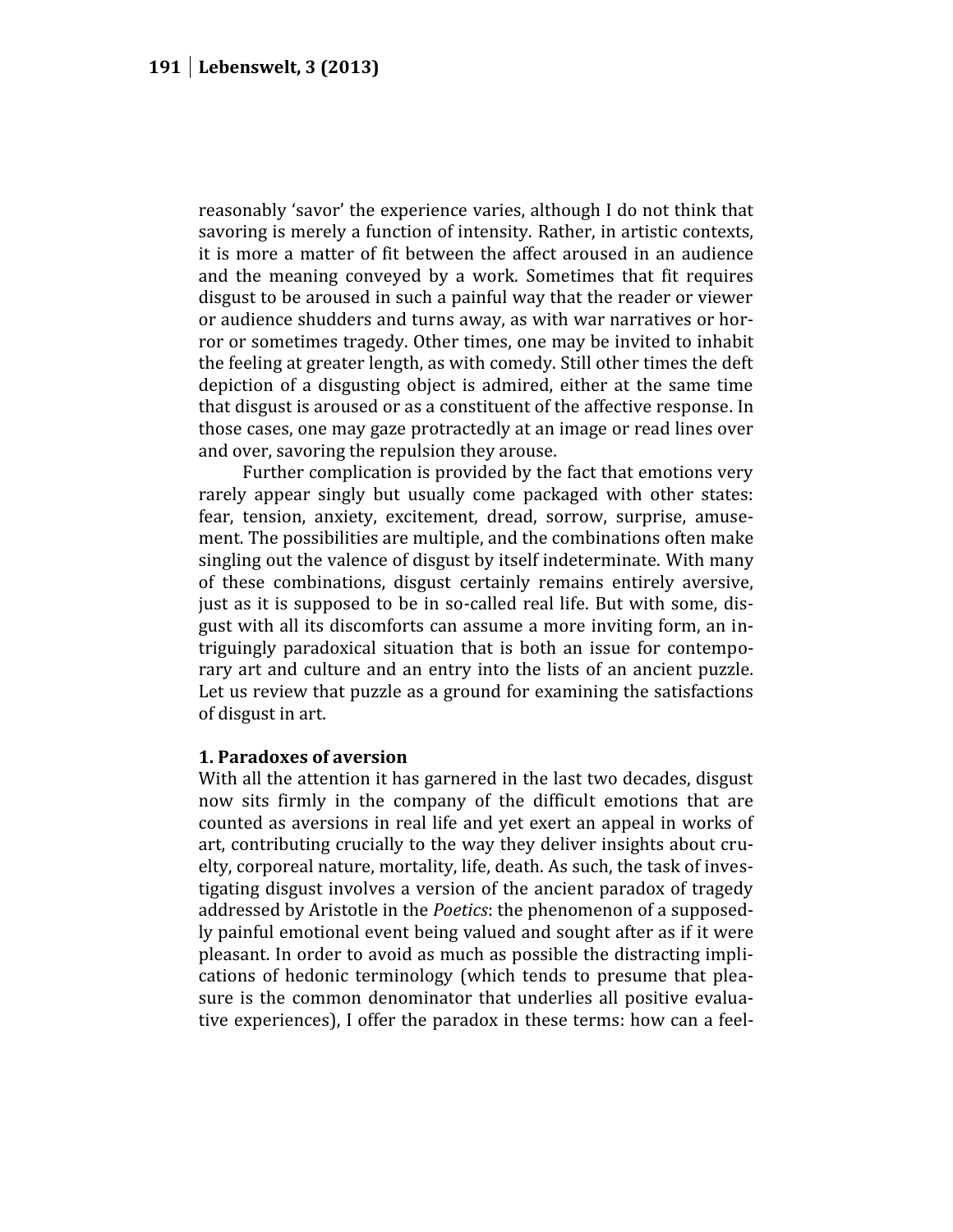ing that standardly operates as an aversion become an attraction? Or to extend the gustatory language, how can the distasteful come to be savored? Some still say it simply cannot; others suggest ways that it can.

Among the reasons advanced why the arousal of disgust cannot in principle occasion satisfaction or savoring, is the thesis that disgusting content, if artistically successful, transforms into something else in the artistic rendition. Perhaps it is grotesque or even ugly, but it loses the distinctive revulsion of disgust. This is essentially the position maintained by Lessing, Mendelssohn, and Kant, who argued that when disgusting content is rendered in art – that is, when it is rendered successfully and without compromise of aesthetic liking – the qualities of art that would be disgusting in nature are now grotesque, tragic, even ugly $12$ . In these successful cases, the emotion of disgust is not itself experienced by the perceiver, for disgust remains the emotion that cannot be aroused in an aesthetically positive manner. Only a few theorists still explicitly adhere to this view, for it appears antiquated and squeamish, though there are some contemporary comments that lean in that direction. Moreover, I suspect that a similar sensibility lies behind some persistent hesitation about how to deal with negative emotions in art that I shall return to shortly.

A second approach to the paradox posits that when disgust aroused by art becomes a positive experience (in other words, becomes something that might be called savorable), there are in fact two affective phenomena with competing valences at work: the disgust (which remains negative) and something else, perhaps amusement, or perhaps an insight that so depends on the accompanying disgust that the experience as a whole is valued positively. This is the so-called coexistentialist position, which holds that the knowledge gained from difficult subjects is sufficiently pleasurable that we put up with the negative path that leads to  $it^{13}$ . Both of these positions imply that disgust always retains an intractably negative, painful, unpleasant, unsavorable tenor.

<sup>12</sup> For a discussion of the complexities and nuances of their views, see M. Mazzocut-Mis, *How far can we go? Pain, excess and the obscene,* trans. by. J. Coggan, Newcastle, Cambridge Scholars Publishing, 2012, especially ch. 2.

<sup>13</sup> G. Iseminger, *How strange a sadness*, «Journal of Aesthetics and Art Criticism» 42 (1983).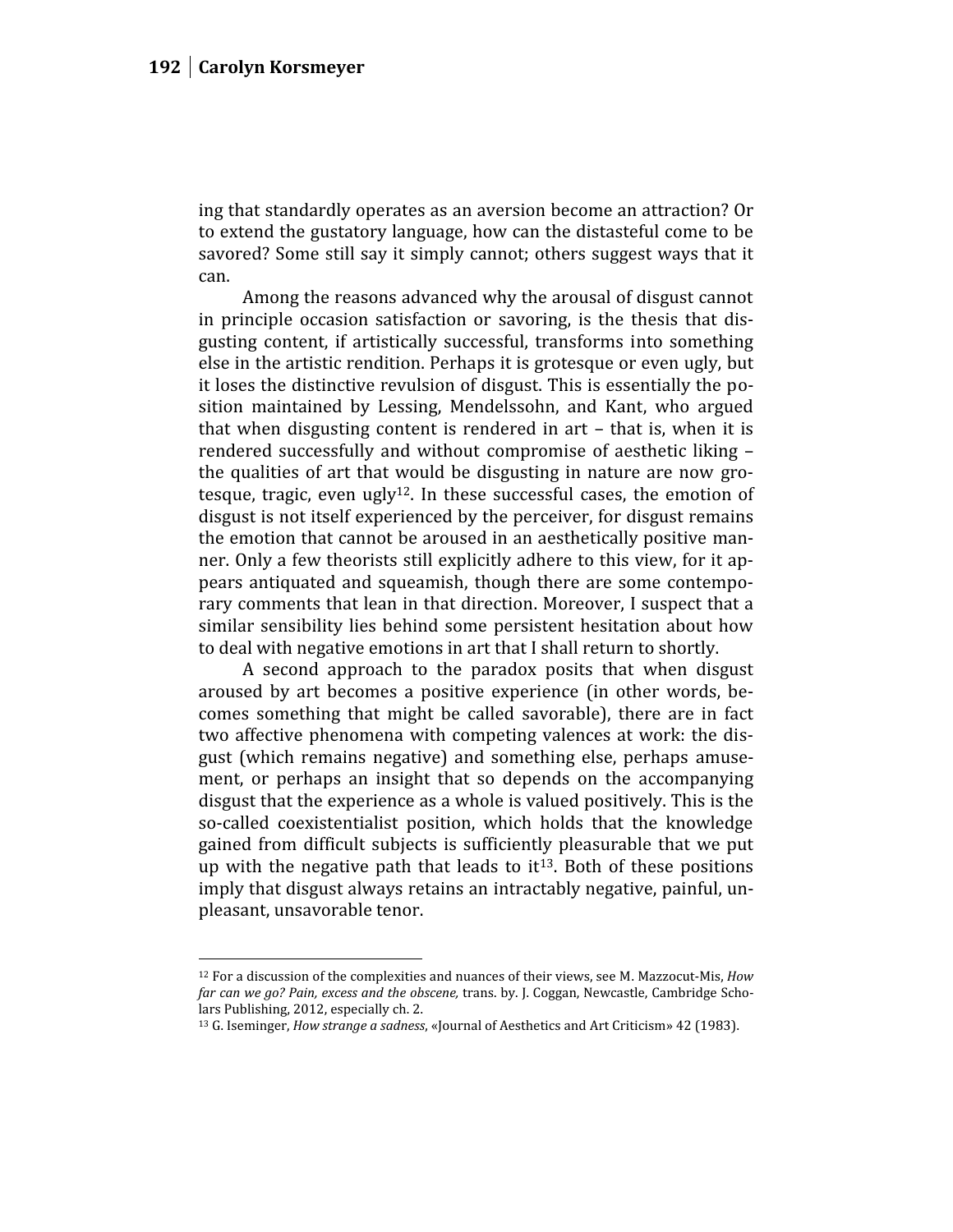Apologists for the disgusting, however, sometimes argue that disgust can become a positive response inasmuch as we can be gratified by the fact that we can tolerate the appropriate arousal of difficult emotions, including those that are discomforting and painful. This is a metatheoretical position that acknowledges the difficulty of experiencing certain sorts of art, but also posits a reason why that difficulty is valued. It is not that the disgust (or other aversion) itself becomes savored, but rather the fact that it is tolerated as a part of artistic understanding becomes itself an object of satisfaction<sup>14</sup>.

Finally – and this is the position I explore here – there are works of art that arouse disgust in a way that induces one willingly to dwell in the emotion itself, such that one would prefer to remain in the thrall of disgust rather than to remove oneself. (Sometimes this is termed an 'integrationist' account because it does not sequester the aversion from appreciative response.) This position needs to be carefully distinguished from the first, because it maintains that the appreciative affect so produced retains its identity as disgust but shifts valence so that it can be, not necessarily pleasurable, but savorable*.* But I would stress that all three other diagnoses and their many variations also have confirming examples. There is by no means one and only one mode that disgust assumes in its aesthetic roles. It is appropriate to the heterogeneity of the objects of disgust and to their various deployments in works of art that we need more than one overarching explanation to solve the so-called paradox of aversion. As far as I can judge from the literature, the really controversial position is the last, the one that grants that the feeling of disgust can itself be savored. And given the characteristically aversive nature of disgust, this thesis indeed presents a thorny problem.

This may seem a small point to haggle over. There are many other questions about the roles of disgust in art, including why there is so much of it around these days and just whether there are limits to be reached with art that involves this uncomfortable emotion. Whether or not disgust accompanies or constitutes aesthetic savoring may seem rather academic and picky. However, there is actually quite a lot at stake in the issue. People working in aesthetics are obviously interested in the nature of appreciation and the modes by which the

<sup>14</sup> S. Feagin, *The pleasures of tragedy*, «American Philosophical Quarterly» 20 (1983).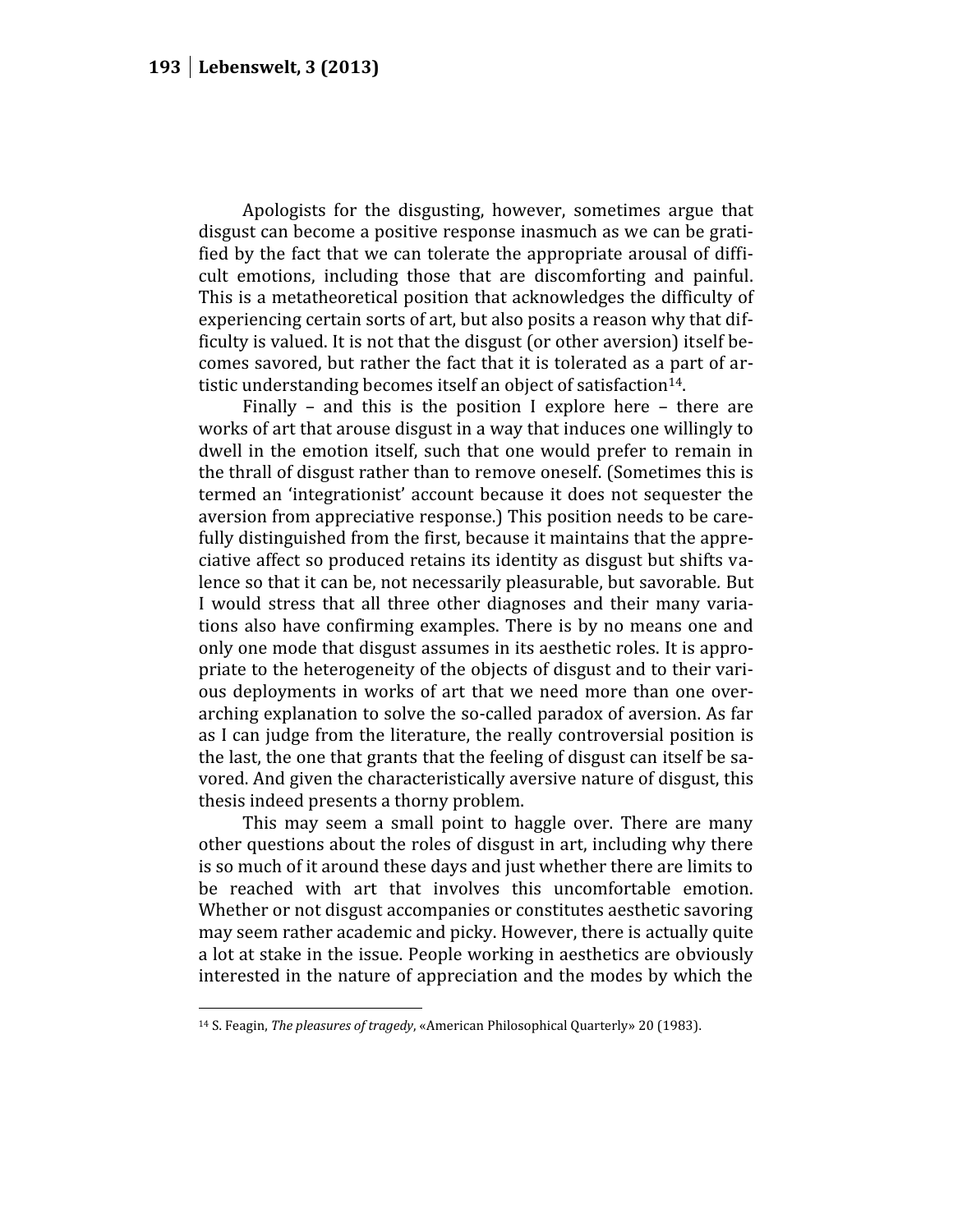meanings of artworks are apprehended. Moreover, this question also drives some controversies in emotion theory, an area that still harbors many mysteries.

## **2. Emotions general and aesthetic**

One widely-accepted approach to emotions regards them as distinctive responses that are appropriately aroused by a set of elicitors that manifest suitable determinate properties. This picture assumes that the repertoire of human emotions has developed because these responses register qualities of objects and events that are not readily recognized by any other means. If you cannot feel fear, you also do not know what is dangerous, for example. If your reactions of anger are limited, you may overlook injustices (as Aristotle observed). That is, emotions are designed to pick out value qualities in the world around. This very cogent picture, which is adopted by phenomenologists and analytic philosophers alike, as well as by psychologists, is likely to lead one to assume that each emotion has a fairly stable quale, a typical 'feel' that is induced by a suitable range of objects and prompts appropriate behavior. That is, an emotion is conceived as a type of mental state that goes on the alert when it senses one of its proper targets. As such, emotions have motivating force: the pleasant ones induce action towards retaining an object; the unpleasant ones induce retreat, revolt, rejection. While this is a sound way to think about the general function of emotions, this model makes it extremely difficult to explain how one might savor a difficult, unpleasant affective experience such as disgust, whose typical manifestation rejects its objects.

What is more, apart from noting general valence and motivating function, the above approach does not attend in any detailed way to what we might call the phenomenology of emotions – how they feel when aroused. Theorists often avoid trying to describe the zone of feeling in great detail because it appears to be so indeterminate and hard to pin down, and because analysis is so peculiarly reliant on introspection. However, since the quality of affective response is center stage when considering emotions aroused by art, understanding feeling is unavoidable in aesthetics. While psychological experiments that test for affective response employ relatively simple stimuli (images, descriptions), works of art are highly complicated, inviting as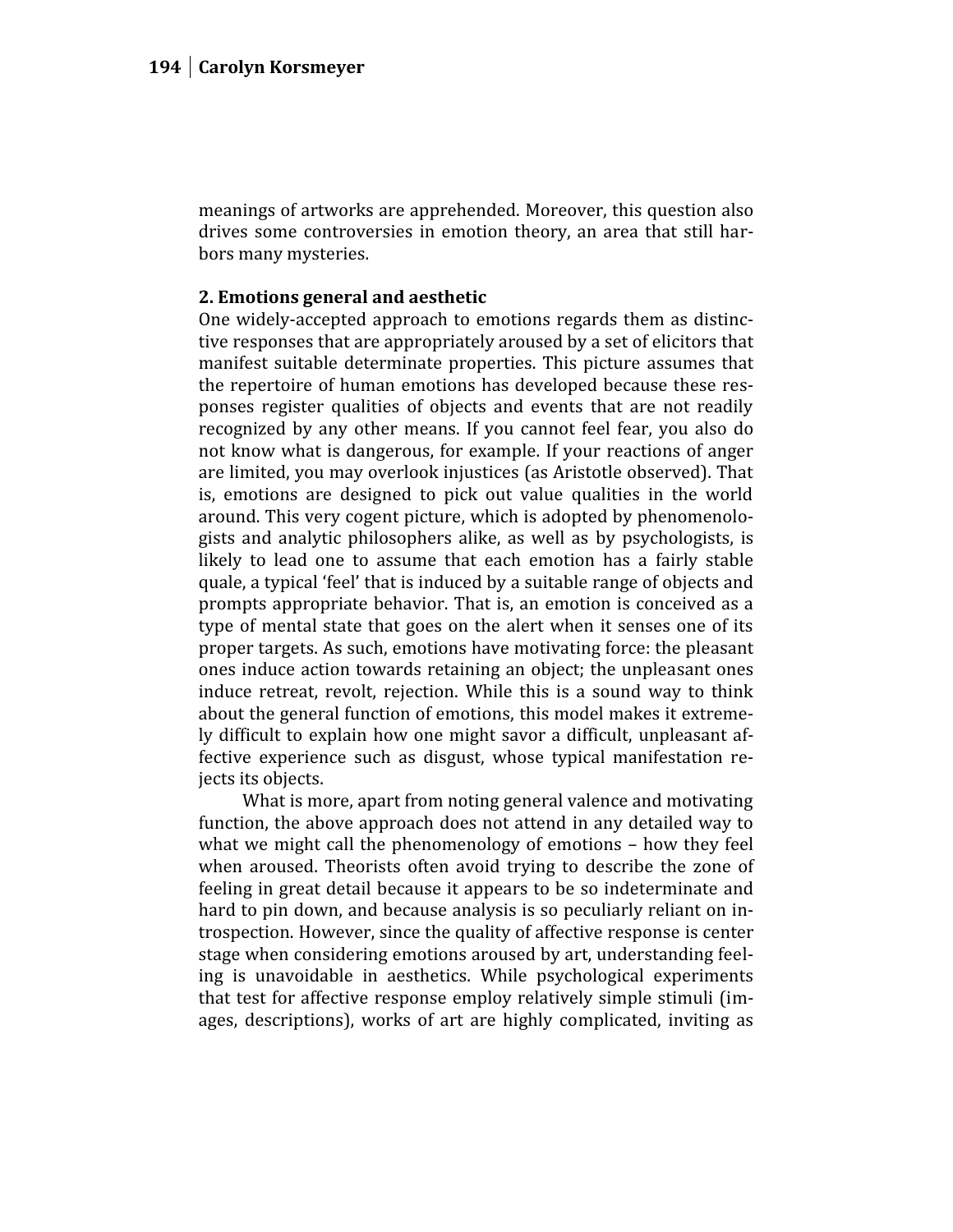they do the reflective pondering of appreciative audiences, as well as expert critics and reviewers. The multiple interpretations that works sustain invite disparate emotive responses, again further muddling general assessments of the responses of disgust to art. We need at least to reach the point where reports on introspection achieve the level of communication that happens with good criticism, where one person assesses his or her responses to a work and articulates them for others. However, the problem at hand is trickier than with criticism, for when assessing a work of art, critic and audience are talking about the same publically observable object. But asking about the valence attached to the disgust response itself is not so public. Let's see – was that one feeling going on inside me (evidence for integrationism), or two (add to the arsenal of coextentialism)? How do we tell?

Given the current popularity of neuroimaging, it might be tempting to hook up a machine and count the places in the brain that light up in an fMRI, but I doubt this is a useful route to an answer. There are lots of things that go on in our brains all the time; certainly more than two. Suppose that the anterior insular cortex, an area correlated with disgust experiences, shows activity, and so does one of the parts of the brain correlated with pleasure. Could we determine if the pleasure is a distinct experience traveling alongside disgust? What if the intentional object of the pleasure is the disgust itself rather than the object that triggered it? This kind of experiment might produce interesting data, but I don't see how it can settle the matter at hand. In fact, we face an ineluctably experiential, phenomenological question. This makes it all the more troublesome, for as Daniel Kelly points out in his recent book, *Yuck*, «the qualitative aspect of any mental state or process is notoriously difficult to pin down with empirical data or the resources of functionalism» <sup>15</sup>. But it is the qualitative aspect of this state that is crucial for the problem at hand, so we need to pursue it. For better or for worse, at some point we probably must revert to introspection to try to sort through these matters, asking ourselves: can I think of cases where I have lingered over disgusting scenes, descriptions, images, and dwelt within them with an attention akin to relish or savor?

<sup>15</sup> D. Kelly, *Yuck: the nature and moral significance of disgust*, Cambridge, MIT Press, 2011, p. 153, n. 3.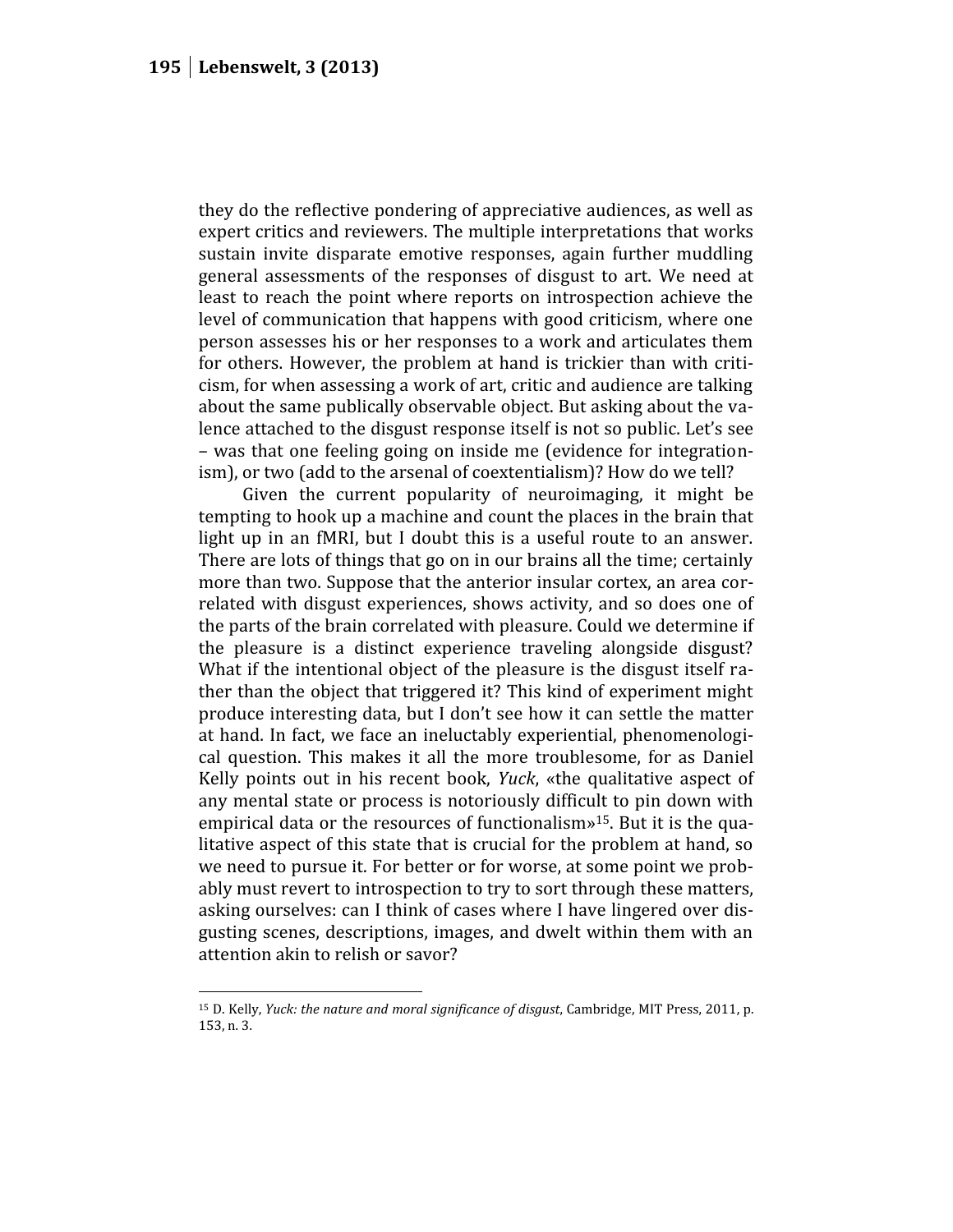A useful guide to pursuing this question is found in the reflections of the Hungarian philosopher Aurel Kolnai. Writing well before the advent of recent interest in disgust, Kolnai extensively investigated the varieties of material and moral disgust, and included in his detailed catalog are some observations about the qualitative feelings that characterize this emotion<sup>16</sup>. While he classifies disgust as a mode of aversion, he also recognizes what he calls its aesthetic aspect. Kolnai did not have aesthetics as a discipline in mind, nor was he thinking about art. Rather, he was calling attention to the propensity of this emotion to induce the subject to focus upon the presentational qualities of disgusting objects. Kolnai argues that the 'structure' of disgust contains a built-in aesthetic dimension made possible by the fact that disgust prompts attention to the qualities of the presentation of an object over and above the fact of its existence<sup>17</sup>. Consequently, when aroused, disgust manifests a pause during which one takes in the sensory properties of the revolting object. In contrast to fear, which is apt to induce rapid flight from the fearsome object, disgust provides opportunity for a second look. Since disgusting things are not immediately threatening, we have the leisure to take in their qualities and marvel at their appearance. One could object to this characterization, for disgusting objects certainly can be dangerous inasmuch as they are vectors for disease, but the point is that Kolnai recognized in the very structure of disgust an opportunity, a psychological space, for dwelling on the emotional experience. I see this as an opening to consider the possibilities of relishing, savoring, even at times enjoying the experience of disgust when it is aroused by art.

I pursue this point by zeroing in on just one aspect of the feeling of disgust: nausea, selected for its undeniable physical unpleasantness. Nausea is not the same as disgust, and one can be nauseated without being disgusted, as when suffering from food poisoning. Nausea is not itself an emotion, but it is one of the typical palpable signals of disgust, and many works provoke the feeling on purpose<sup>18</sup>. Therefore, it would seem that this aspect of disgust would never invite sa-

<sup>16</sup> A. Kolnai, *On disgust*, ed. by B. Smith - C. Korsmeyer, Chicago, Open Court, 2004.

<sup>&</sup>lt;sup>17</sup> There is an echo here of Kant's first moment of beauty, wherein the subject has no interest in the existence of an object but only in its presentational form.

<sup>&</sup>lt;sup>18</sup> Kelly notes that the disgust response includes many physiological concomitants of nausea, both of which are correlated with activities in the so-called gustatory cortex.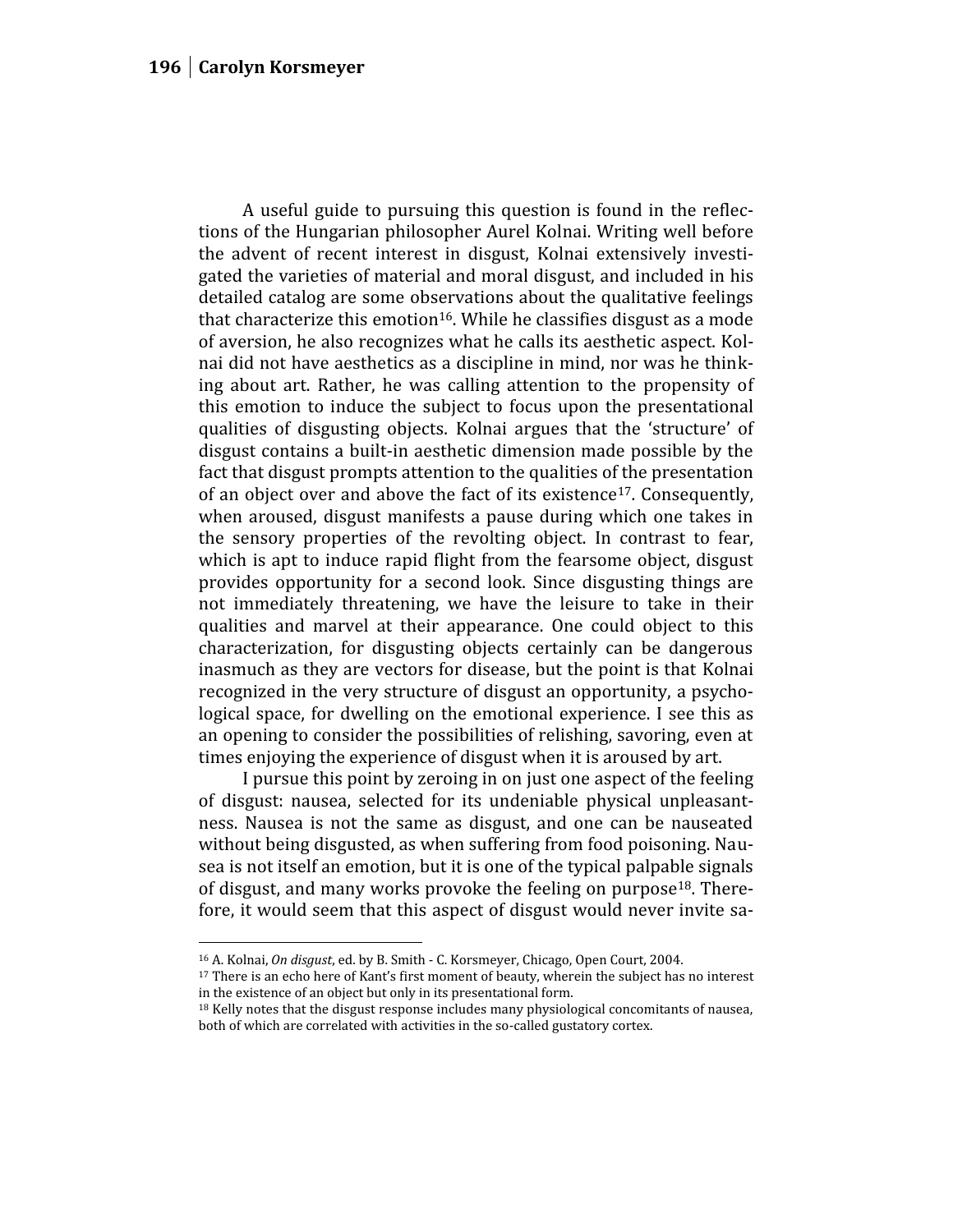voring; indeed, it would seem to be the very opposite of appreciative response. I am deliberately setting myself a difficult case by considering works that are nausea-inducing, but I believe that there are some examples that indicate the affective range of even this somatic response. And if such a case can be made for this highly unpleasant physical upheaval, it would open the way for granting aesthetic standing to the more complex emotion of disgust as a savorable, appreciative affect.

Sometimes nausea is simply a response to sensory disturbance. This can occur with the effects that some movies produce, as with jiggling hand-held cameras (for instance, *Rachel getting married*); or with special effects, such as the heaving waves of *The life of Pi*, winner of four Academy Awards, including Best Visual Effects (I myself spent about an hour in the theater feeling quite seasick). I would classify such visceral response as merely the result of sensory overload.

Here is a slightly more positive example: Sebastian Junger's book, *The perfect storm*, also made into a movie. (I choose the prose rather than the movie, because prose is by nature a less manipulative medium). I read this book with intense fascination, and at one point of especially rapt reading, I discovered that my living room was tilting. I had to put the book down for a while and let my dizziness subside. It was not pleasant at all, and I did not savor the feeling, but I was full of admiration that words on a page could produce this somatic effect, which was in perfect synchrony with the gripping narrative. But the nausea and the admiration were pretty distinct; you can't savor a sensation and try to reduce it at the same time. This example qualifies as a co-existentialist episode in which the nausea and the admiration are easily distinguished from one another.

Here is a third example, which unfortunately requires first-hand acquaintance for its impact: Rubens' giant painting *The feast of Herod* (1633). It hangs in the National Gallery of Scotland in Edinburgh, and, given the immense size of the piece (208 x 264 cm), it more or less has to be hung in a position that places John the Baptist's decapitated head in the range of adult eye-level. One immediately is confronted with a serving-platter holding a severed head, rendered in the greenish-gray of putrefying flesh. Queen Herodias daintily sticks a fork into the swollen protruding tongue as she casts a nasty smirk at her husband. If you have not been face to face with the original, it is hard to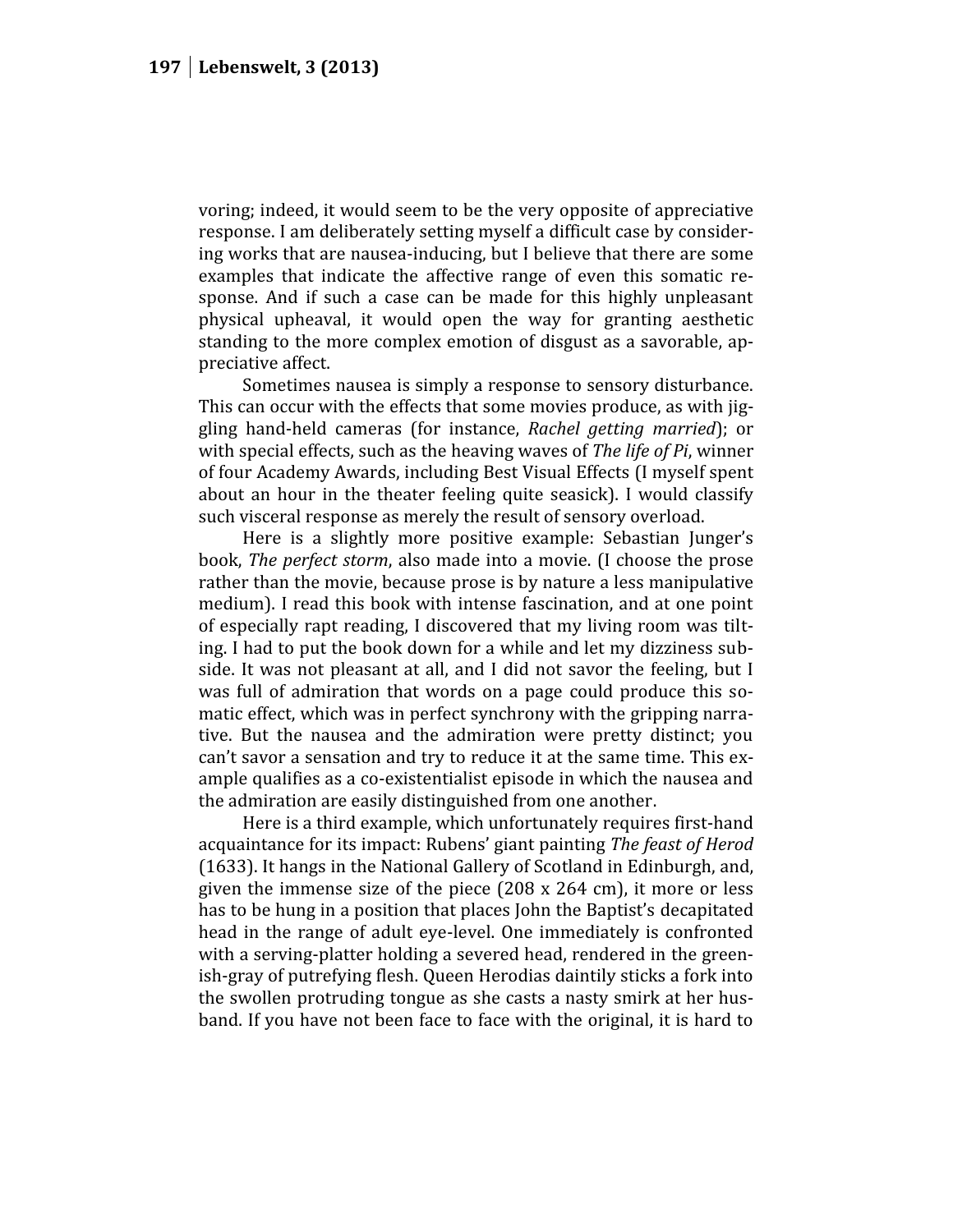imagine the gut response this work induces. Definite queasiness. But in this case, I – as well as other viewers with whom I have spoken – truly savored this sensation, returning to the image over and over to re-induce the uneasy stomach and the constriction of the throat it prompted. Not only a striking effect of the painter's skill, this visceral response is an indispensable means of comprehending the horror of the terrible tale of revenge and the depth of meaning with which the grisly theme is charged<sup>19</sup>. Of course, this is more than a simple 'gut reaction'. It prompts reflection on the meaning and implication of the image and its relation to the affective response it engenders. Appreciation and apprehension of art is often highly cognitive, by which I do not mean that we are instantly capable of formulating descriptive propositions about a work. Insight can come in less articulate forms, among them the emotions induced by art – including disgust.

I claim that in this case, the spasm of nausea and the savor – and by extension the disgust and the affective appreciation – are not only inseparable but one and the same. Not two components of appreciation but one complex one. And not a complex one with distinguishable elements that might be disassembled and examined separately, but one blended response that, should one try to separate its components, would lose its identity in some important way. The pause of disgust, as Kolnai describes it, not only permits but in this case actually compels us to linger over the horrid image as well as the response it arouses, including a weirdly appreciative nausea.

Although this case represents an exception to the general rule that disgust engenders repulsion, with such examples in mind, we might fine-tune our previous picture of emotions by regarding their intentional objects as themselves components of emotional episodes, such that feeling quality varies accordingly. On this model, not only do emotions respond to objects with a typical qualitative feeling, but also intentional objects reciprocate by tingeing the feeling quality of the emotion and filling-out the character of each emotion-event. This permits a high degree of variation for the experience of emotional ep-

<sup>19</sup> Herodias commanded the head of John the Baptist as revenge for his criticism of her mar riage to Herod. I thank Ivan Gaskell for informing me that Rubens alludes to St. Jerome's claim in *Contra Rufinum* that Herodias pierced John the Baptist's tongue with a fork, just as Fulvia had pierced Cicero's tongue with a needle because she could not bear the truths he had spoken (private correspondence).